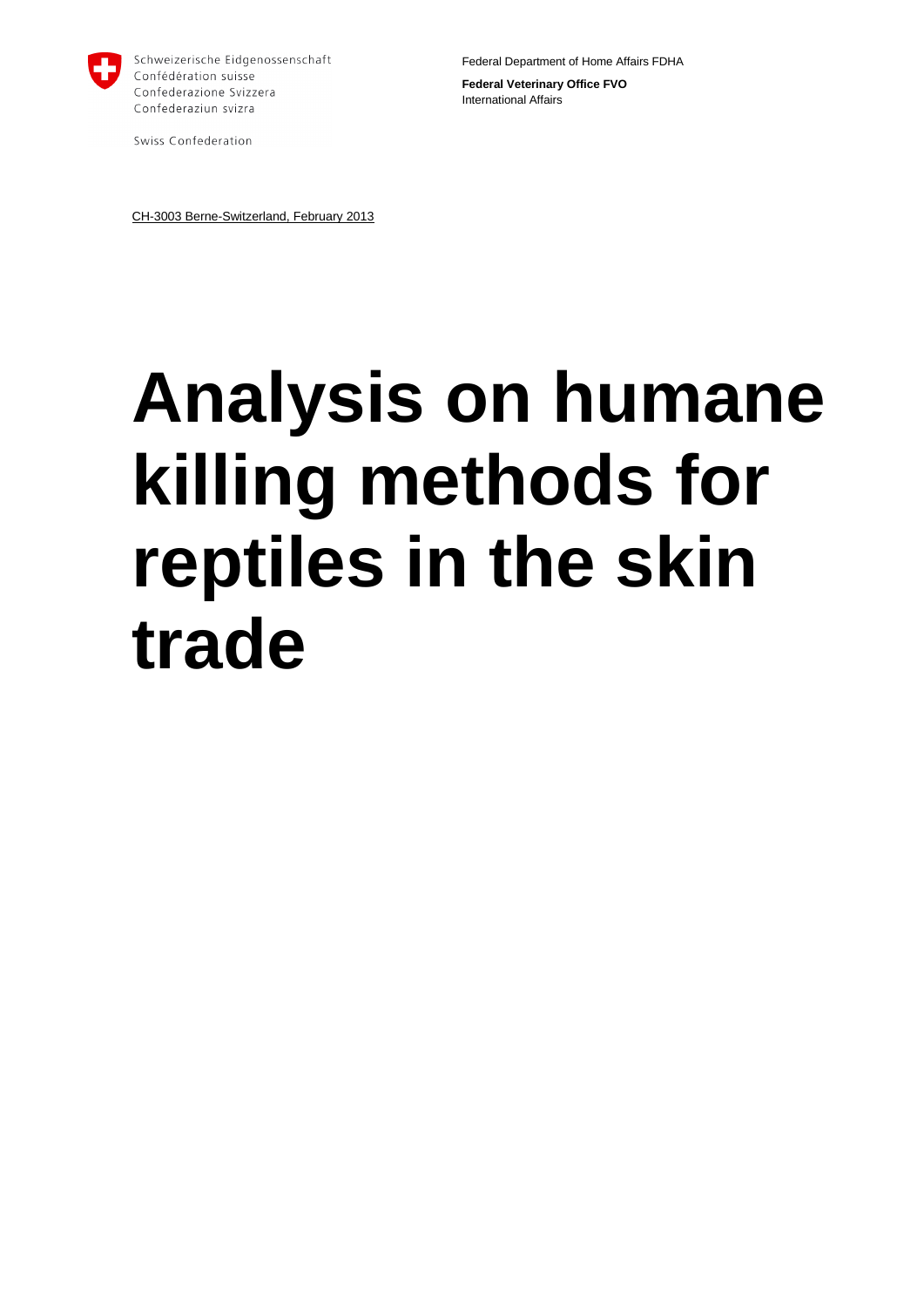# **Contents**

| 1           | Introduction                                           | $\mathbf{2}$   |
|-------------|--------------------------------------------------------|----------------|
| $\mathbf 2$ | Criteria for the evaluation of a humane killing method | 3              |
| 3           | Killing methods for reptiles: current knowledge        | 3              |
| 3.1         | <b>Mechanical Methods</b>                              | 3              |
| 3.1.1       | Decapitation                                           | 3              |
| 3.1.2       | <b>Cervical Dislocation</b>                            | 3              |
| 3.1.3       | Shooting: Free Bullet, Gunshot                         | 4              |
| 3.1.4       | Captive-Bolt Pistol                                    | 4              |
| 3.1.5       | Stunning: Blow, Concussion                             | $\overline{4}$ |
| 3.1.6       | Exsanguination                                         | 4              |
| 3.1.7       | Rapid Freezing, Supercooling, Cooling, Hypothermia     | 5              |
| 3.1.8       | Heating, Hyperthermia                                  | 5              |
| 3.1.9       | Suffocation                                            | 5              |
| 3.1.10      | Drowning                                               | 5              |
| 3.1.11      | Pithing                                                | 5              |
| 3.2         | <b>Chemical Methods</b>                                | 5              |
| 3.2.1       | Inhalation                                             | 5              |
| 3.2.2       | Injection                                              | 6              |
| 4           | <b>Conclusions</b>                                     | 6              |
| 4.1         | <b>Animal Welfare Considerations</b>                   | 6              |
| 4.2         | Recommendations                                        | 6              |
| 5           | <b>Expert Panel</b>                                    | 8              |
| 6           | <b>References</b><br>9                                 |                |

# **Imprint**

**Editor:** Swiss Federal Veterinary Office (FVO), 2013

# **Citation:**

Expert Panel (2013): Analysis of humane killing methods for reptiles in the skin trade, ed. Swiss Federal Veterinary Office (FVO)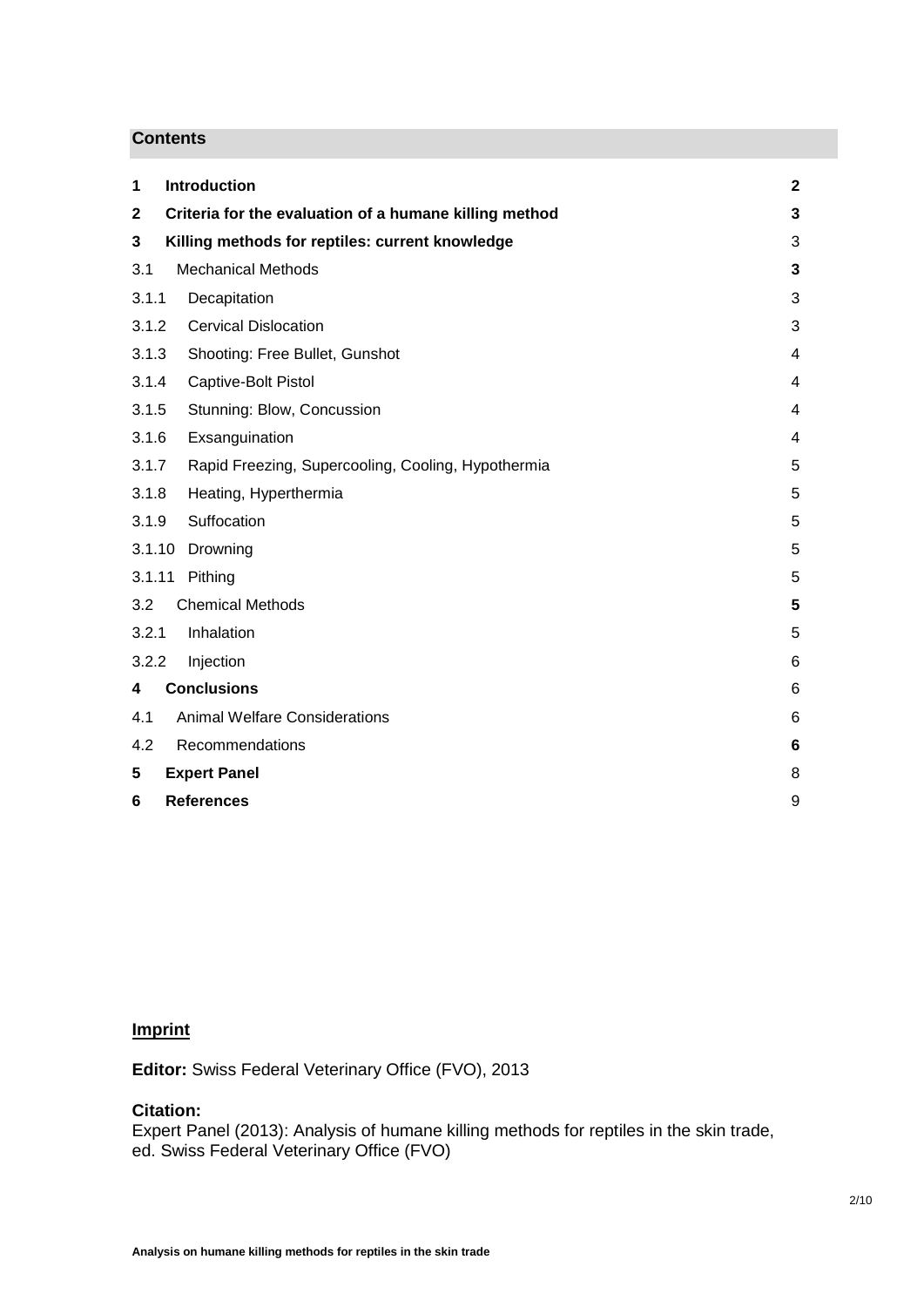#### **1 Introduction**

Trade in reptile skins, their parts and derivatives provides an important economic activity for a diverse range of stakeholders along the value chain from the hunters/breeders to skin traders, tanners, leather refineries to tailors and commercial luxury brand houses and finally consumers. Details of this trade, in particular relating to trade in Python snakes, can be found in the recently published report by the International Trade Center<sup>16</sup>. Exact trade figures for all reptile species are difficult to obtain, in particular for species for which no international trade controls exist. However, thanks to the trade data gathered by the Convention on International Trade in Endangered Species of wild Fauna and Flora (CITES), the volume of trade in those species listed in the Appendices to CITES can be assessed over the past 40 years. According to figures on the dashboard of CITES' official website, this volume has seen very high figures of between 1.5 and 2.25 millions skins per year in the past, but seems to be decreasing since 2006 to a level of around 800'000 skins traded per year. However, taking into account those species not listed by CITES and for which no trade data exist, the number of skins traded per year is likely to be considerably higher.

Increasingly in recent years, concerns have been raised about the potential welfare implications for snakes and lizards caught and killed for the skin trade. To improve the welfare of the animals involved in the trade and to reduce their suffering caused by inhumane slaughtering methods, it was felt that guidelines on how to humanely euthanize reptiles are needed. This need was also recognized by various stakeholders along the value chain starting from the countries of export, to the countries of import, international organizations and NGO's but, in particular, by the public and the companies which sell the finished products to the final consumer at the end of the value chain.

In 2011, Switzerland as an important hub in the trade of finished products obtained from reptile skins, directed it's Federal Veterinary Office to set up an Expert Panel composed of internationally recognized experts in the field of animal welfare, euthanasia and trade in reptile skins with the aim to examine the current literature and draft recommendations for the humane killing of reptiles. The list of the members of this Expert Panel can be found in the paragraph 5 of this document. In particular, the Expert Panel was tasked with assessing the humaneness, appropriateness and acceptability of the various existing euthanasia methods available for reptiles irrespective of the setting under which the killing takes place.

The Panel set about the task in three phases. The first phase was to review published scientific and gray literature on current methods used to euthanize, slaughter and kill reptiles. The second phase was to rate the list of published information according to the usefulness and relevance for the purpose of the panel's work. In the third and final phase the selected publications were used to gain consensus amongst the panel and to create a document, which represents the panel's recommendations for humane slaughtering of reptiles. These recommendations are therefore based on a thorough review of the current level of available knowledge. The analysis of the expert panel also revealed that there are gaps in our knowledge about various aspects that may influence the humaneness of the methods of euthanasia recommended in this document. Should new information become available the recommendations of this panel may have to be reviewed and updated accordingly.

The Panel stresses that these recommendations are only a first step towards assuring the humane treatment of reptiles in the production of leather for this trade. We hope that these recommendations will be put to work, closely monitored and research conducted to test their humaneness and effectiveness.

Switzerland will start by submitting these recommendations to the World Organization for Animal Health (OIE) for adoption as standards for humane slaughtering of reptiles and sharing them with the relevant working groups dealing with animal welfare issues in the fashion industry. The Panel also recommends the wider incorporation of humane killing methods into Best Management Practices (BMP's), and assessment of compliance through wildlife management authorities as well as capacity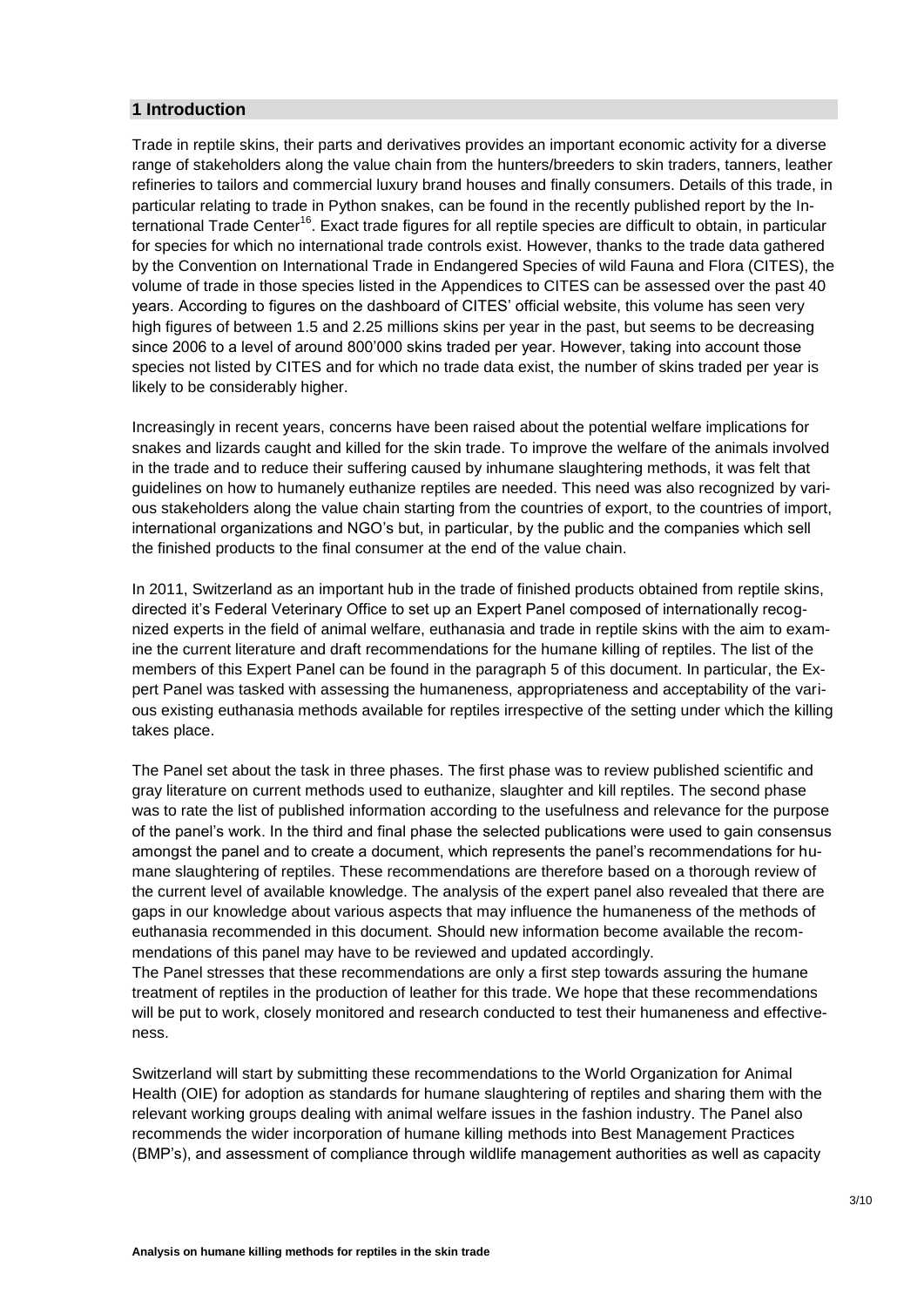building activities in the countries of origin of the species involved in the trade.

## **2 Criteria for the evaluation of a humane killing method**

The methods used should $1$ :

- Attempt to cause no pain
- Lead to rapid unconsciousness and death
- Be performed with minimum restraint
- Avoid excitement
- Be appropriate for the age, species, and health of the animal
- Attempt to cause no fear and psychological stress to the animal
- Be reliable, reproducible, irreversible
- Be simple to administer
- Be safe for the operator
- Be aesthetically acceptable for the operator or observer

Considerations about the practicability of a method<sup>2</sup>:

- Compatibility with requirement and purpose
- Drug availability and human abuse potential
- Ability to maintain equipment in proper working order
- $E$ conomical $3$

#### **3 Killing methods for reptiles: current knowledge**

#### **3.1 Mechanical Methods**

#### 3.1.1 Decapitation

This procedure involves the severing of the neck of the animal, exactly between the skull and the first cervical vertebra, using a sharp instrument (guillotine<sup>1,2,3,4,5</sup>, axe or blade<sup>1</sup>) ideally with a single very swift cut<sup>4</sup> that leads to severance of the spinal cord.

Some reptiles may remain conscious for up to an hour after decapitation<sup>4,6,7</sup>, which makes this procedure acceptable only if the brain of the severed head is immediately destroyed by pithing<sup>2,4,6,8</sup> or by blunt trauma.

## 3.1.2 Cervical Dislocation

This method involves separation of the skull and the brain from the spinal cord by applying pressure<sup>3</sup> in a simultaneous ventral-cranial motion at the base of the skull with an appropriate tool.

The operator must be confident of performing this technique quickly and effectively. It requires mastering of technical skills to ensure that loss of consciousness is rapidly induced<sup>3</sup>. Although suitable for small rodents, rabbits and birds, the method is not appropriate for larger reptiles (> 200 grams) owing to the resistance of the reptilian brain to hypoxia<sup>4</sup>. Also, for taxon specific anatomical reasons, and especially in large specimens, it is extremely difficult to dislocate vertebrae.

## 3.1.3 Shooting: Free Bullet, Gunshot

Shooting should be performed by personnel trained in the use of firearms.

A high level of skill is required in order to hit the brain through the two brain cases found in many reptiles<sup>9</sup>. In addition, with small species, and/or where the target is moving, shooting may not be effective. However, apart from this, shooting in the head to ensure immediate destruction of the brain is an effective and humane way of killing large reptiles<sup>1</sup>. It is occasionally recommended that even when this method is used the spine is severed and the brain destroyed by pithing  $10,11$ .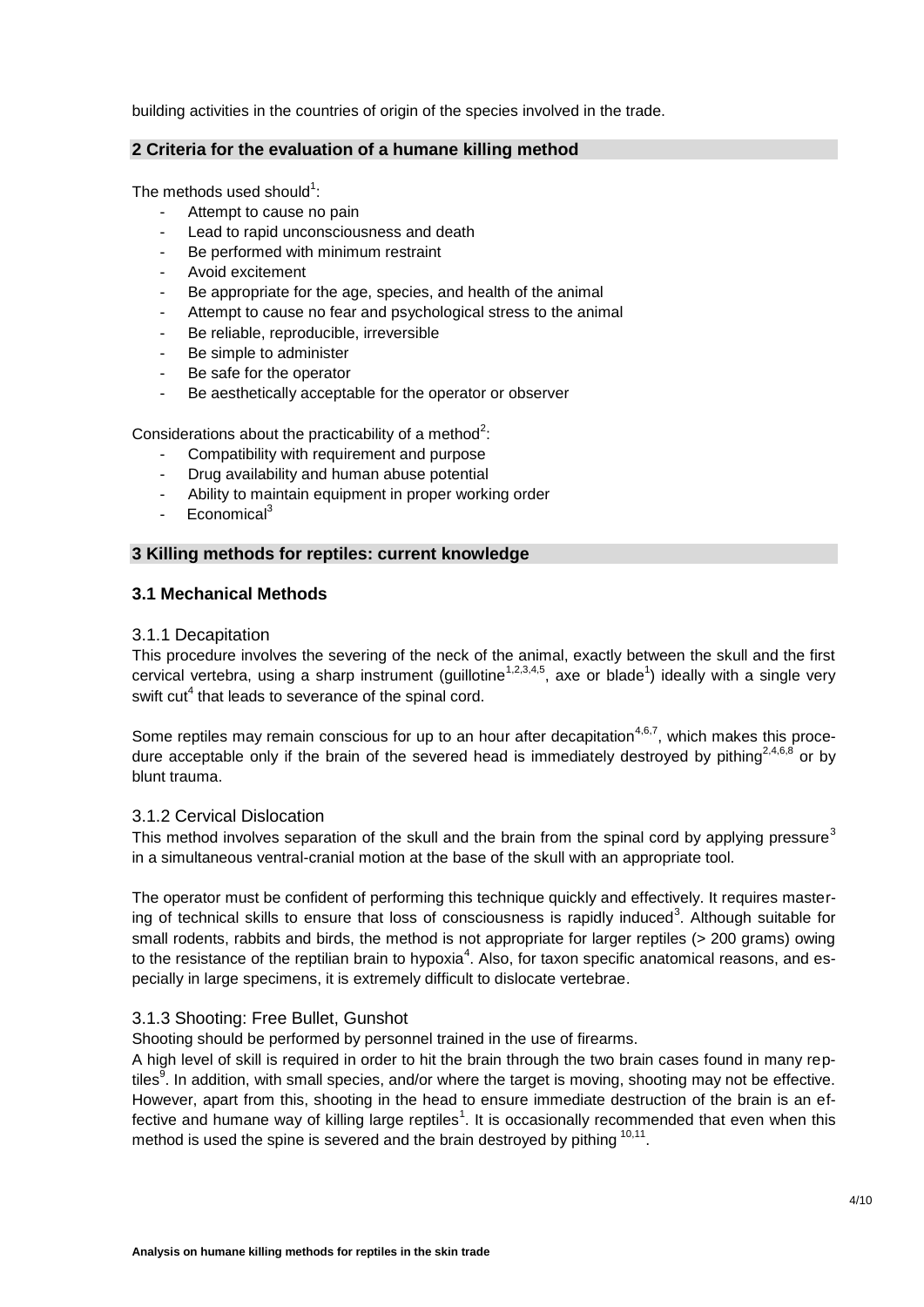# 3.1.4 Captive-Bolt Pistol

Captive bolt pistols are powered by gunpowder or compressed air and must provide sufficient energy to penetrate the skull<sup>2</sup> (penetrating captive bolt) or cause fatal stunning (non-penetrating captive bolt) of the species on which they are being used.

The animal must be properly restrained to ensure that only a single shot is required. Both penetrating and non-penetrating captive bolt guns must be placed directly on the skull over the brain cavity to ensure their effectiveness. All personnel must be trained in these techniques to ensure the correct positioning of the weapon to ensure a direct hit into the brain<sup>1</sup>. An appropriate charge of the gun (air or gunpowder) must be selected to match the size of the animals. It has been shown to be very efficient for the slaughter of Pantanal caimans and American alligators, and can be used for all sizes of crocodilian<sup>12,13</sup> given that appropriate charge is selected. It is considered an acceptable and humane method for large reptiles but should only be carried out by trained personnel who know where to position the pistol<sup>5</sup> and thereby ensure a direct hit into the brain. In snakes the captive bolt would have to be shortened to avoid wrist injuries and damage to the equipment. However, there are ways of using the standard equipment in snakes by placing soft materials (foam, etc.) beneath the animal to soften the trajectory of the bolt after penetrating the head. Alternatively the non-penetrating bolt would not need modification although the head is quite large for some species.

## 3.1.5 Stunning: Blow, Concussion

This involves striking the head of the animal directly over the cranium with some hard implement or object and with sufficient force to cause immediate loss of consciousness and/or death<sup>9,14</sup>.

If many animals are to be killed within a short time by the same operator it is difficult to ensure consistency in performance and therefore only a few animals should be killed by the same person using this method at any time<sup>1</sup>. Larger reptiles (crocodilians) may be rendered unconscious by this method but are less likely to be killed. The brain must be destroyed before the return of consciousness<sup>3,4,9,14</sup>, either by a further blow or by some other method such as pithing. It is considered an acceptable method for all reptiles but should only be carried out by experienced operators<sup>6</sup> who know exactly where to strike.

## 3.1.6 Exsanguination

By cutting the major blood vessels in the neck i.e. the carotid arteries and jugular veins<sup>3</sup>.

This method of euthanasia is not acceptable for reptiles and other ectothermic vertebrates because of their slow metabolic rate and hypoxic tolerance $^{1,3,6}$ .

## 3.1.7 Rapid Freezing, Supercooling, Cooling, Hypothermia Killing of animals by placing them in very cold temperatures such as deep freezers.

Immobilization of reptiles by cooling is considered inappropriate and inhumane even if combined with other physical or chemical methods of euthanasia<sup>2</sup>. Quick freezing of deeply anesthetized animals is acceptable<sup>2</sup>. In the laboratory situation dropping an animal into liquid nitrogen at minus 196°C – a very extreme form of freezing, far removed from a domestic freezer may be acceptable for animals of less than 40g bodyweight (i.e. less than 1cm in diameter) as liquid nitrogen would freeze an entire body of that size instantaneously<sup>4</sup>. This methods as a standalone method is not acceptable for euthanasia of  $reptiles<sup>1,9,15</sup>$ 

## 3.1.8 Heating, Hyperthermia

Raising the temperature above the critical temperature of the species<sup>4</sup>. This method is not acceptable for euthanasia of reptiles $^{1,9,12}$ .

3.1.9 Suffocation<sup>16</sup>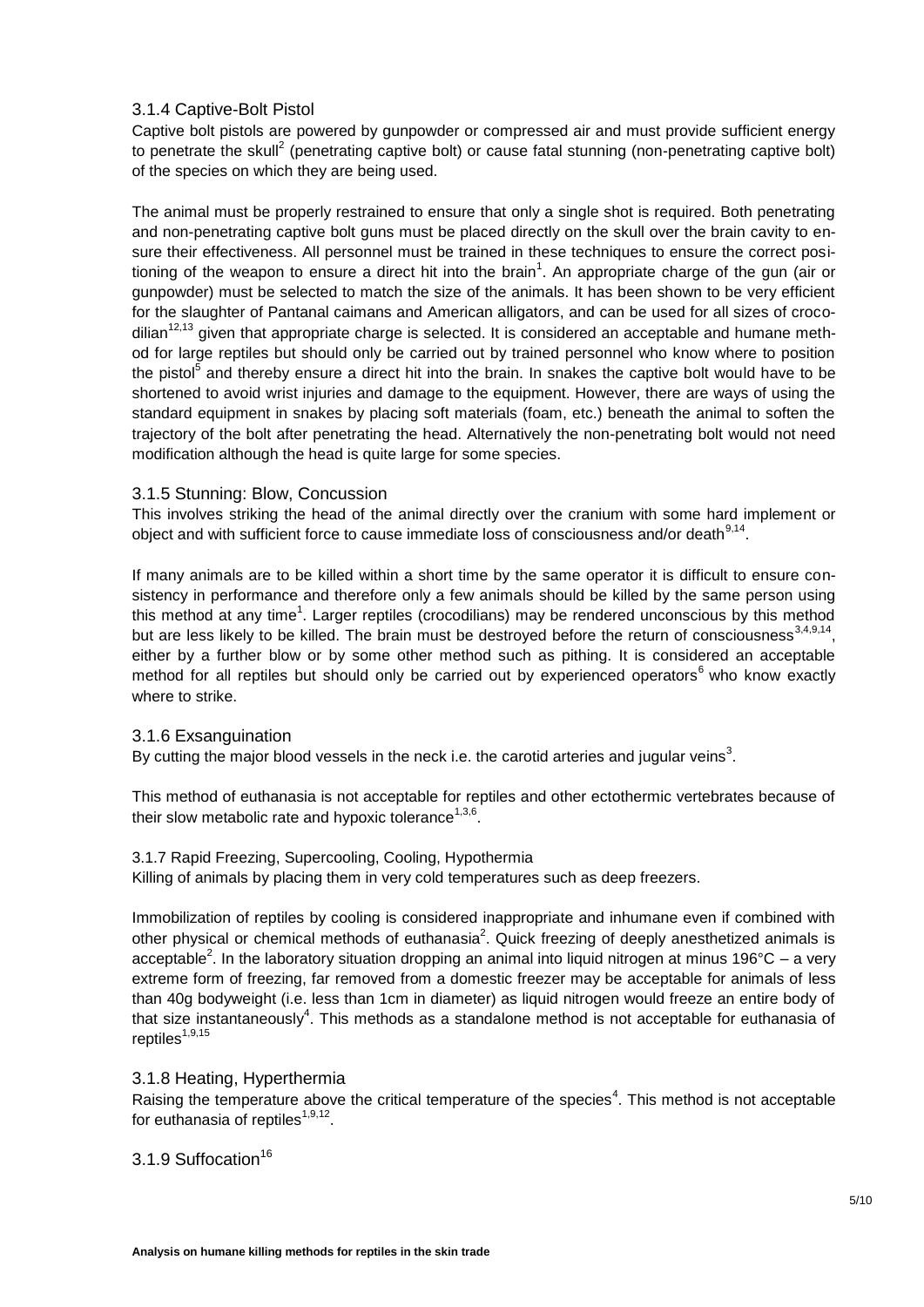Depriving animals of oxygen. This method is not acceptable for euthanasia of reptiles.

## 3.1.10 Drowning

This method is not acceptable for euthanasia of reptiles<sup>4</sup>.

#### 3.1.11 Pithing

Carried out by inserting a sharp metal rod or probe through the foramen magnum into the base of the brain to ensure quick brain destruction $3$ .

Method acceptable for unconscious reptiles<sup>1,2,9</sup> (e.g stunned, anaesthetized). It may also be acceptable when performed immediately after decapitation or cervical dislocation. Pithing can be carried out in reptiles without crushing the skull $4$ .

## **3.2 Chemical Methods**

3.2.1 Inhalation (Halothane, Enflurane, Isoflurane, Methoxyflurane, Ether, CO2, CO) With inhalant anaesthetics, the animal can be placed in a closed receptacle containing cotton or gauze soaked with an appropriate amount of the anesthetic, or the anesthetic can be introduced from a vaporizer. The latter method may be associated with a longer induction time. Vapors are inhaled until respiration ceases and death ensues $2$ .

Many reptiles are capable of holding their breath and converting to anaerobic metabolism, and can survive long periods of anoxia (up to 27 hours for some species)<sup> $2,4,6$ </sup>. Because of this ability to tolerate anoxia, induction of anaesthesia and time to loss of consciousness may be greatly prolonged when inhalants are used<sup>2,17</sup>. Death in these species may not occur even after prolonged inhalant exposure<sup>2</sup>. Therefore euthanasia by inhalation of toxic gases is not an acceptable method for Euthanasia in reptiles $^{1,3,4,18}$ .

3.2.2 Injection (Barbiturate, Tricaine methane sulfonate, T-61, Others) Various methods of applications are available (e.g. intravenous, intraperitoneal, intrapulmonic, intramuscular, subcutaneous, intracardiac, oral, rectal).

**Sodium pentobarbitone** is an effective and humane method of euthanasia in reptiles<sup>3,4,9,12</sup>. The intravenous route can be used by well-trained personnel<sup>9</sup> and result in quicker death<sup>1</sup>. Where intravenous injection is difficult the intraperitoneal route may be used but it is slower acting<sup>3,4,9</sup>. Intracardiac injection may only be used on a fully anaesthetized animal as this is very painful and is therefore not considered acceptable<sup>3,9</sup>. Intramuscular or subcutaneous should not be used as they are not effective and may cause pain<sup>4</sup>.

**Tricaine methane sulfonate (TMS, MS-222)** may be administered by various routes to euthanatize. These are expensive means of euthanasia<sup>2</sup> and because there is little information on the humaneness of this method, it is not considered acceptable for reptiles $^9$ .

T-61 must only be injected intravenously and slowly as it is otherwise painful<sup>1</sup>. The animal must be sedated prior to administration of T-61<sup>1</sup> and is acceptable in all groups of animals<sup>15</sup>.

Some authors recommend the intramuscular injection of **ketamine** as a premedication minutes prior to intravenous injection of sodium pentobarbitone, but ketamine should never be used as a sole agent for euthanasia<sup>2</sup>.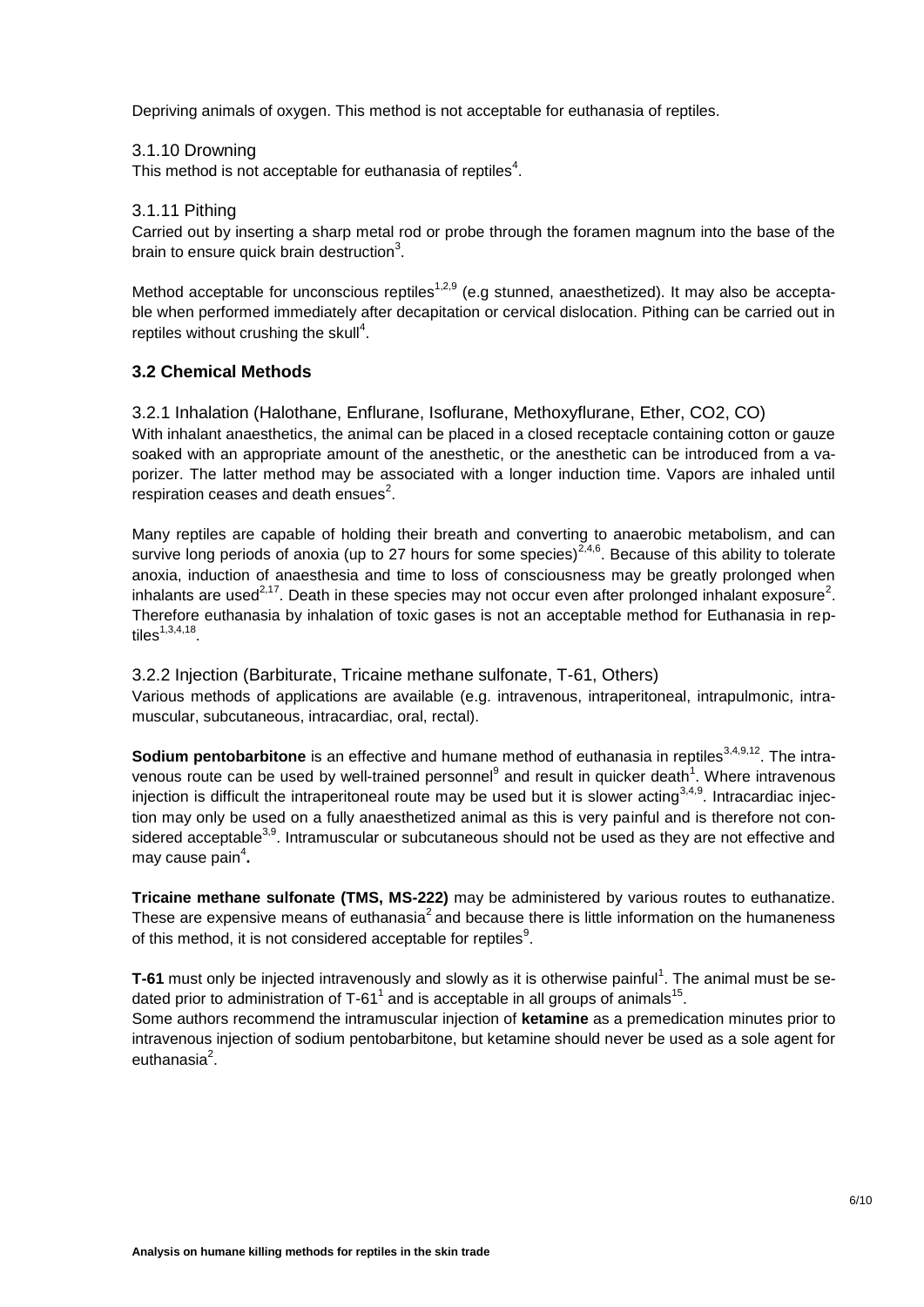# **4 Conclusions**

# **4.1. Animal Welfare Considerations**

We exclude the following methods (alone or in combination with other methods) as being inappropriate and inhumane:

- Exsanguination
- Freezing
- Heating
- Suffocation
- Drowning
- Inhalation

## **4.2. Recommendations**

Key issue in the appreciation of humane methods of Euthanasia for reptiles is that the brain has to be destroyed by either chemical or mechanical methods.

| <b>Method</b>                                                                   | <b>Acceptability</b>                                                                                                                                                                                                                                                                                                                               |
|---------------------------------------------------------------------------------|----------------------------------------------------------------------------------------------------------------------------------------------------------------------------------------------------------------------------------------------------------------------------------------------------------------------------------------------------|
| Captive-bolt pistol                                                             | Alone or with a subsequent method to ensure death (pithing) if the brain is not<br>immediately destroyed.                                                                                                                                                                                                                                          |
| Blow to the head<br>with a hard imple-<br>ment                                  | In combination with a subsequent method to ensure death (pithing) if the ani-<br>mal is only stunned.                                                                                                                                                                                                                                              |
| Decapitation                                                                    | With a subsequent method to ensure death (pithing or blunt trauma).                                                                                                                                                                                                                                                                                |
| Shooting                                                                        | With appropriate bullet for size of the animal and in line with relevant legisla-<br>tion, training and safety protocols (effective, quick and humane). Particularly<br>in conjunction with spinal severance and pithing. Minimizing the distance be-<br>tween the animal and the shooter will reduce margin for error for "missing" the<br>brain. |
| Pithing                                                                         | After prior stunning (captive-bolt or blow) or decapitation and as method to<br>ensure death.                                                                                                                                                                                                                                                      |
| Cervical Dislocation,<br>if performed in the<br>correct size animal<br>$(200g)$ | With proper technique and followed by another procedure to ensure death.                                                                                                                                                                                                                                                                           |
| Injection                                                                       | Depending on the context and the experience/training of the person (e.g. vet-<br>erinarian, researchers).                                                                                                                                                                                                                                          |

Based on the current knowledge, we consider the following methods as acceptable at this time: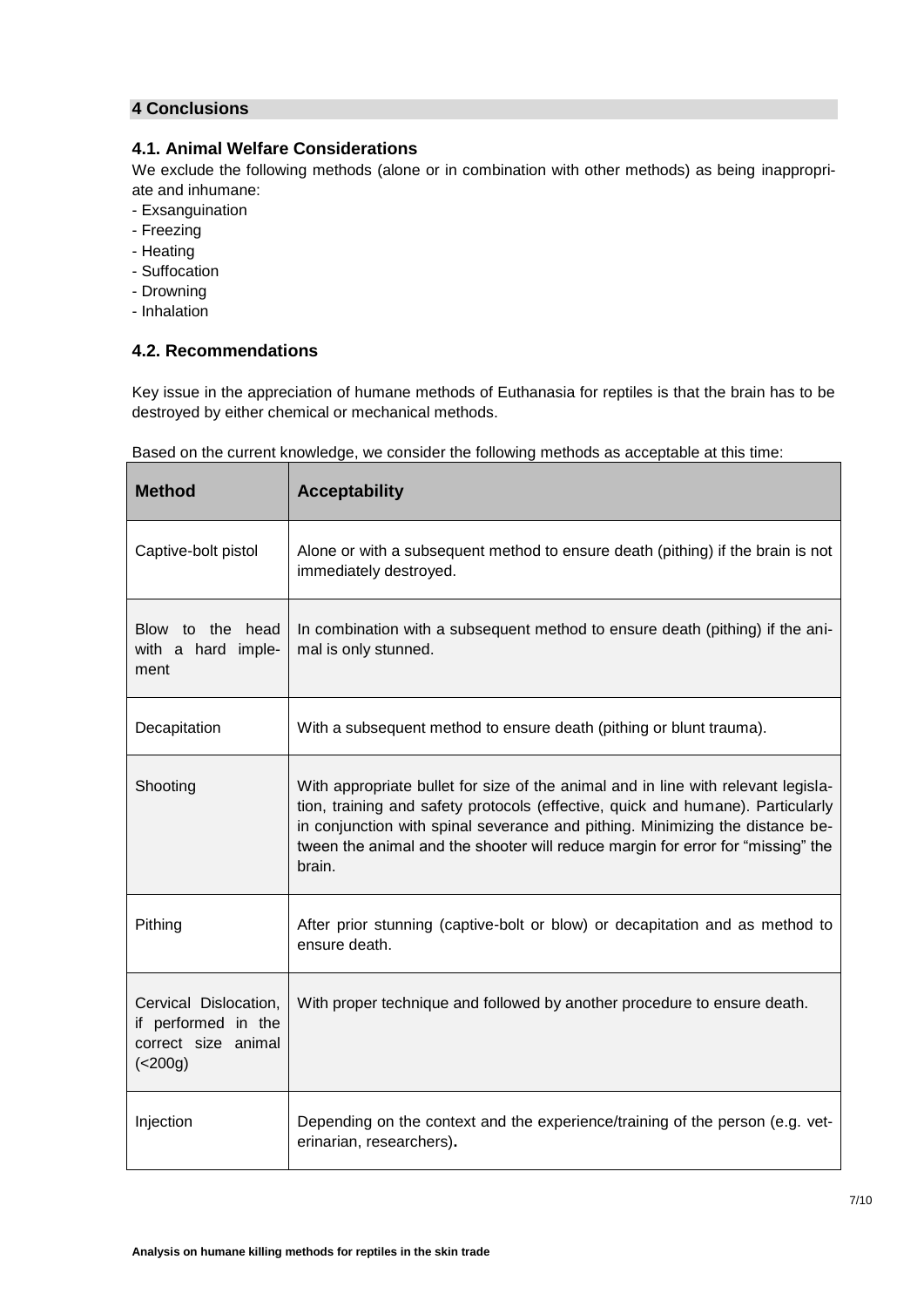#### Remarks:

The selection of killing methods for reptiles depends on the expertise, proper administration, trained personnel and setting for humane euthanasia. A heavy **blow** to the head and the use of the **captive bolt pistol** are simple and fast to perform. **Cervical dislocation** requires a proper technique and can not be easily carried out, even in small reptiles. **Injection** could only be considered practicable in facilities where the necessary equipment, man-power and capacities are available (laboratories, zoos etc.).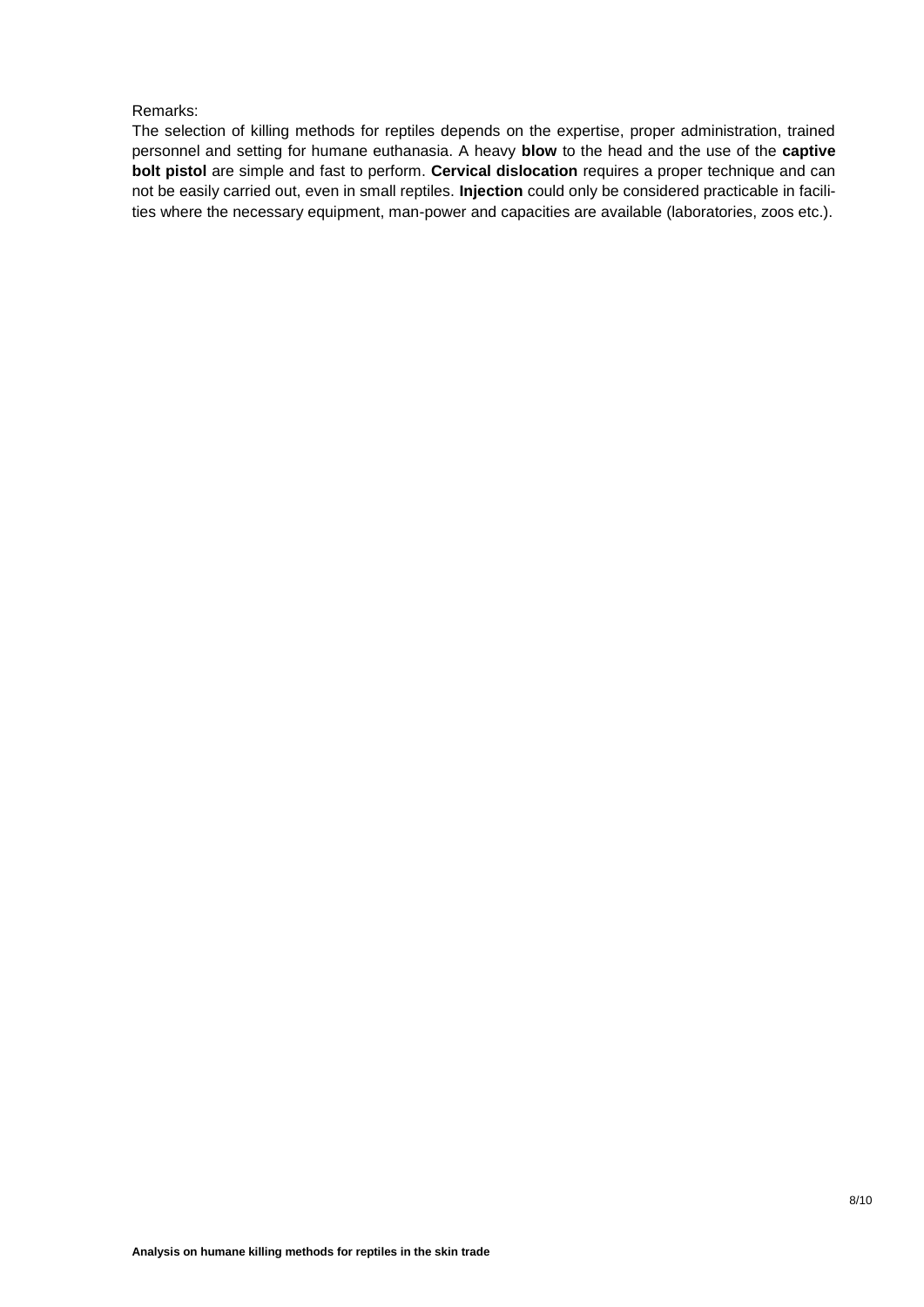## **5 Expert Panel**

Composition of the expert Panel on humane euthanasia of reptiles:

- **Ashley Don** (Alligator and Crocodilian Trade Consultant; International Alligator/Crocodile Trade Study (IACTS), IUCN Crocodile Specialist Group (CSG), Industry Committee, Louisiana Dept. of Wildlife & Fisheries and Alligator Advisory Council).
- **Auliya Mark** (PhD, Dept. Naturschutzforschung Dept. of Conservation Biology).
- **Briner Alexandra** (Dr.med.vet., Scientific Officer for Food Hygiene, Veterinary Office, Switzerland).
- **Cooper Margaret** (MARGARET E COOPER, LLB, FLS, Solicitor (not in private practice), Visiting Lecturer, Faculty of Veterinary Medicine, University of Nairobi, Kenya. Honorary Research Fellow, DICE, The University of Kent, UK).
- **Cooper John** (JOHN E COOPER, DTVM, FRCPath, FSB, CBiol, FRCVS Diplomate, European College of Veterinary Pathologists. European Veterinary Specialist, Zoological Medicine. Visiting Professor, Faculty of Veterinary Medicine, University of Nairobi, Kenya).
- **Dublin Holly** (PhD., Director and Special Adviser, sustainability at PPR to 31/12/2012. IUCN ESARO, Senior Adviser and Chair, IUCN/SSC African Elephant Specialist Group, P.O. Box 68200, Nairobi, KENYA, 00200, currently).
- Loup Fabien (Substitute Chief Animal Welfare, Veterinary Office, Switzerland).
- **Manolis Charlie** (Chief Scientist, Wildlife Management International).
- Martelli Paolo (Chief Veterinarian, Ocean Park Hong Kong).
- **Micucci Patricio Alejandro** (Biologist at the University of Buenos Aires. Member of the Crocodile Specialist Group of the World Conservation Union (IUCN), Technical Director-Yellow Anaconda Conservation and Management Plan, Formosa-Argentina).
- Morgan Guy (BSR, Manager, Advisory Serices).
- **Nevarez Javier** (DVM, PhD, Dipl ACZM, Dip ECZM (Herpetology), Assistant Professor of Zoological Medicine, Wildlife Hospital of Louisiana Director, LSU School of Veterinary Medicine Veterinary Clinical Science, Skip Bertman Dr., Baton Rouge, LA 70803).
- **Karesh William** (D.V.M, Executive Vice President for Health and Policy, President, OIE Working Group on Wildlife Diseases, Co-chair, IUCN Species Survival Commission - Wildlife Health Specialist Group, Technical Director - Emerging Pandemic Threats - PREDICT program).
- **Kelly Andrew** (Head of Wildlife Department, Royal Society for the Prevention of Cruelty to Animals (RSPCA) to 31/12/2012, BSc(Hons) Zoology, PhD Ecology and Evolution, Visiting Researcher, Centre for Ecology and Conservation, University of Exeter, Cornwall Campus).
- **Waller Tomas** (Chair IUCN/SSC boa & Python Specialist Group).
- Wenger Sandra (Dr.med.vet; MSc. Dipl. ECVAA).